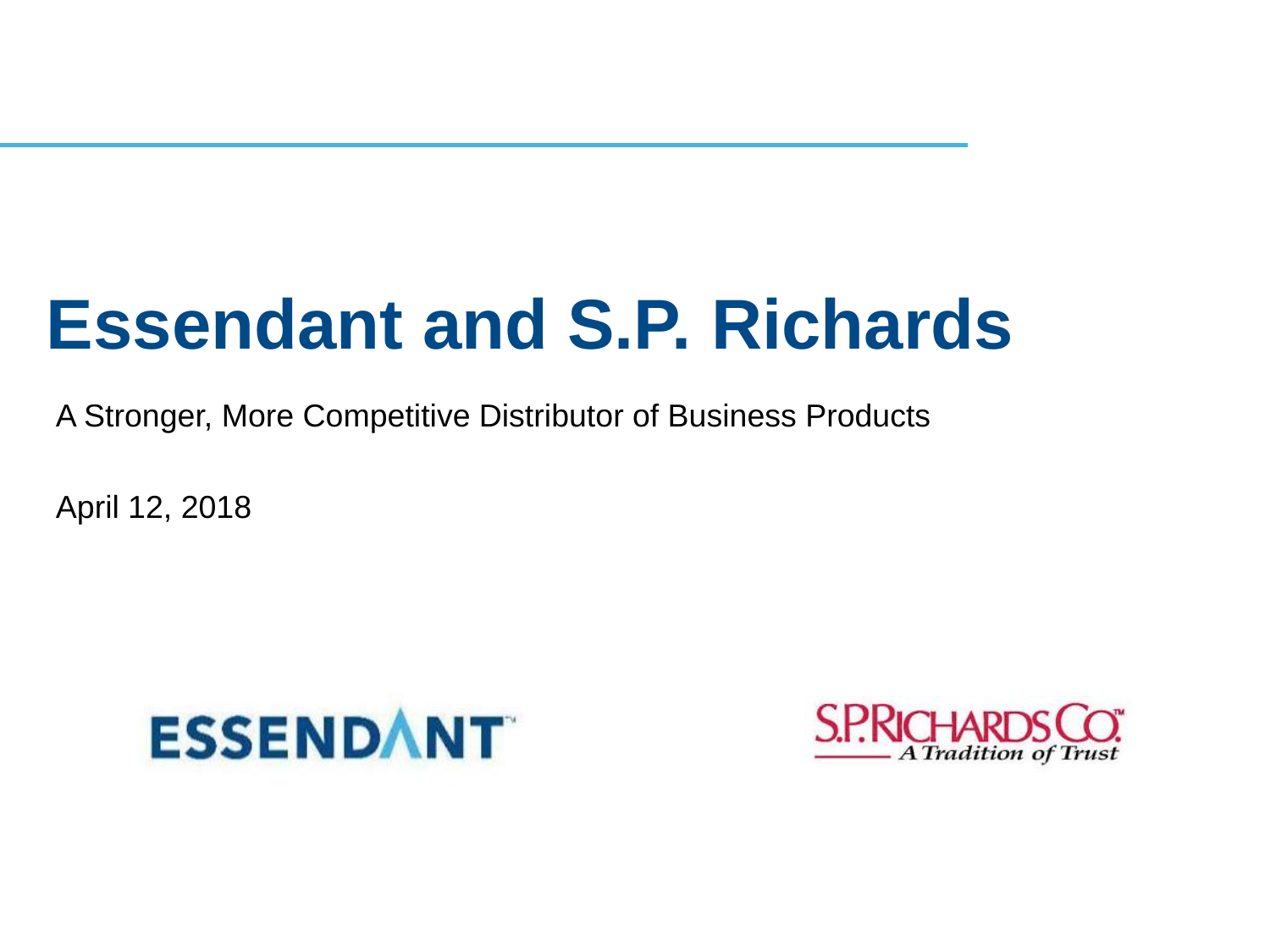# **Cautionary Statement**

This presentation contains forward-looking statements, including statements regarding the proposed business combination transaction between Essendant Inc. ("Essendant") and Genuine Parts Company ("GPC") in which GPC will separate its Business Products Group and combine this business with Essendant. From time to time, oral or written forward-looking statements may also be included in other information released to the public. These forward-looking statements are intended to provide management's current expectations or plans for our future operating and financial performance, based on assumptions currently believed to be valid. Forward-looking statements often contain words such as "expects," "anticipates," "estimates," "intends," "plans," "believes," "seeks," "will," "is likely to," "scheduled," "positioned to," "continue," "forecast," "predicting," "projection," "potential" or similar expressions. Forward-looking statements may include references to goals, plans, strategies, objectives, projected costs or savings, anticipated future performance, results, events or transactions of Essendant or the combined company following the proposed transaction, the anticipated benefits of the proposed transaction, including estimated synergies, the expected timing of completion of the transaction and other statements that are not strictly historical in nature. These forward-looking statements are based on management's current expectations, forecasts and assumptions. This means they involve a number of risks and uncertainties that could cause actual results to differ materially from those expressed or implied here, including but not limited to: the ability of Essendant and GPC to receive the required regulatory approvals for the proposed transaction and approval of Essendant's stockholders and to satisfy the other conditions to the closing of the transaction on a timely basis or at all; the occurrence of events that may give rise to a right of one or both of Essendant and GPC to terminate the merger agreement; negative effects of the announcement or the consummation of the transaction on the market price of Essendant's common stock and/or on its business, financial condition, results of operations and financial performance; risks relating to the value of the Essendant shares to be issued in the transaction, significant transaction costs and/or unknown liabilities; the possibility that the anticipated benefits from the proposed transaction cannot be realized in full or at all or may take longer to realize than expected; risks associated with contracts containing consent and/or other provisions that may be triggered by the proposed transaction; risks associated with transaction-related litigation; the possibility that costs or difficulties related to the integration of the businesses will be greater than expected; and the ability of the combined company to retain and hire key personnel. There can be no assurance that the proposed transaction or any other transaction described above will in fact be consummated in the manner described or at all. Stockholders, potential investors and other readers are urged to consider these risks and uncertainties in evaluating forward-looking statements and are cautioned not to place undue reliance on the forward-looking statements. For additional information on identifying factors that may cause actual results to vary materially from those stated in forward-looking statements, please see Essendant's and GPC's reports on Forms 10-K, 10-Q and 8-K filed with or furnished to the U.S. Securities and Exchange Commission (the "SEC") and other written statements made by Essendant and/or GPC from time to time. The forward-looking information herein is given as of this date only, and neither Essendant nor GPC undertakes any obligation to revise or update it.

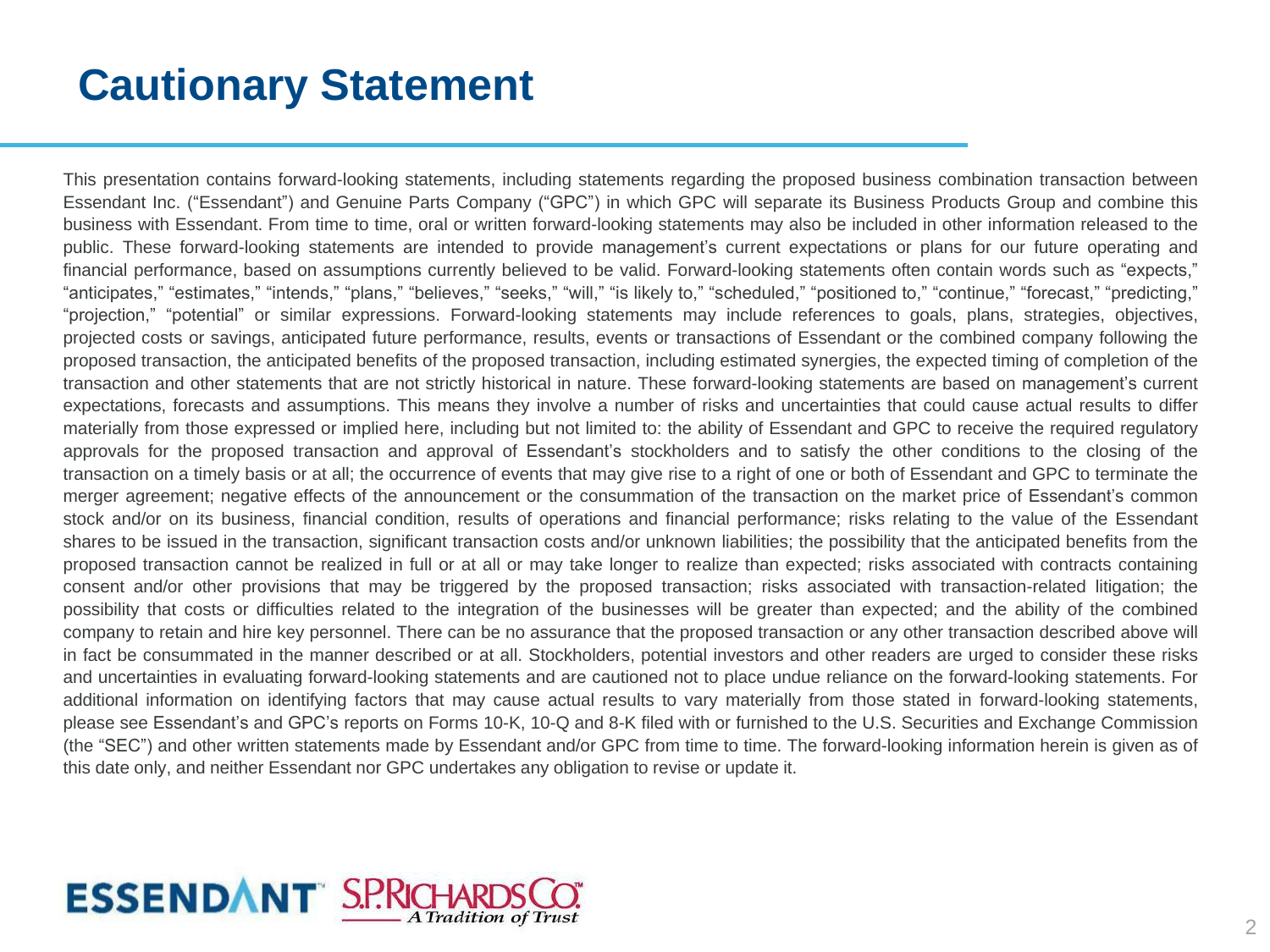### **Additional Information, Participants in the Solicitation, and No Offer of Solicitation**

#### **Additional Information**

In connection with the proposed transaction, Essendant will file with the SEC a registration statement on Form S-4 containing a proxy statement/prospectus of Essendant, and Rhino SpinCo, Inc., a wholly-owned subsidiary of GPC created for the proposed transaction ("SpinCo"), will file with the SEC a registration statement on Form 10. INVESTORS AND SECURITY HOLDERS ARE URGED TO READ THE REGISTRATION STATEMENTS, THE PROXY STATEMENT/PROSPECTUS AND OTHER RELEVANT DOCUMENTS FILED WITH THE SEC WHEN THEY BECOME AVAILABLE, BECAUSE THEY WILL CONTAIN IMPORTANT INFORMATION. Investors and security holders will be able to obtain the registration statements and the proxy statement/prospectus free of charge from the SEC's website or from Essendant or GPC. The documents filed by Essendant with the SEC may be obtained free of charge at Essendant's website at www.essendant.com, at the SEC's website at www.sec.gov or by contacting Essendant's Investor Relations Department at (847) 627-2900. The documents filed by SpinCo with the SEC may be obtained free of charge at GPC's website at www.genpt.com, at the SEC's website at www.sec.gov or by contacting GPC's Investor Relations Department at (678) 934-5000.

#### **Participants in the Solicitation**

Essendant, GPC and their respective directors and executive officers and other members of management and employees may be deemed to be participants in the solicitation of proxies in respect of the proposed transaction. Information about Essendant's directors and executive officers is available in Essendant's proxy statement for its 2017 annual meeting of stockholders, which was filed with the SEC on April 12, 2017, its Annual Report on Form 10-K for the year ended December 31, 2017, which was filed with the SEC on February 21, 2018, and its Current Reports on Form 8-K, which were filed with the SEC on May 2, 2017, June 13, 2017, July 17, 2017, October 25, 2017, December 28, 2017 and March 8, 2018. Information about GPC's directors and executive officers is available in GPC's proxy statement for its 2018 annual meeting of shareholders, which was filed with the SEC on February 27, 2018. Other information regarding the participants in the proxy solicitation and a description of their direct and indirect interests, by security holdings or otherwise, will be contained in the registration statements, the proxy statement/prospectus and other relevant documents to be filed with the SEC regarding the proposed transaction.

#### **No Offer or Solicitation**

This presentation shall not constitute an offer to sell or the solicitation of an offer to buy any securities, nor shall there be any sale of securities in any jurisdiction in which such offer, solicitation or sale would be unlawful prior to registration or qualification under the securities laws of any such jurisdiction. No offering of securities shall be made except by means of a prospectus meeting the requirements of Section 10 of the U.S. Securities Act of 1933, as amended.

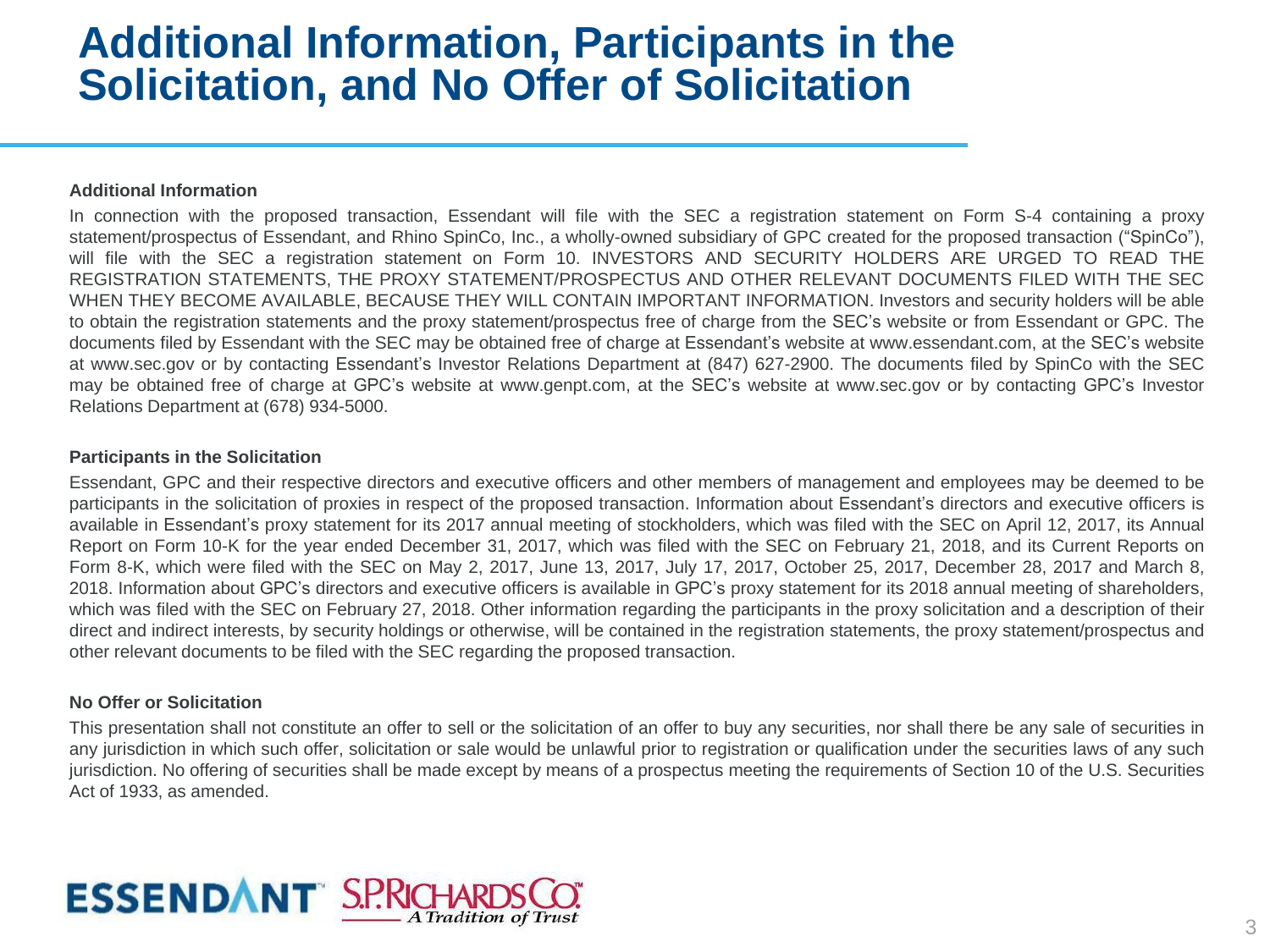# **Management Participants**

**ESSENDANT** 







**Ric Phillips** *President & CEO*



**Janet Zelenka** *Senior Vice President, Chief Financial Officer*



**Paul Donahue** *President & CEO*



**Carol Yancey** *Executive Vice President & CFO*



**Rick Toppin** *President & CEO*

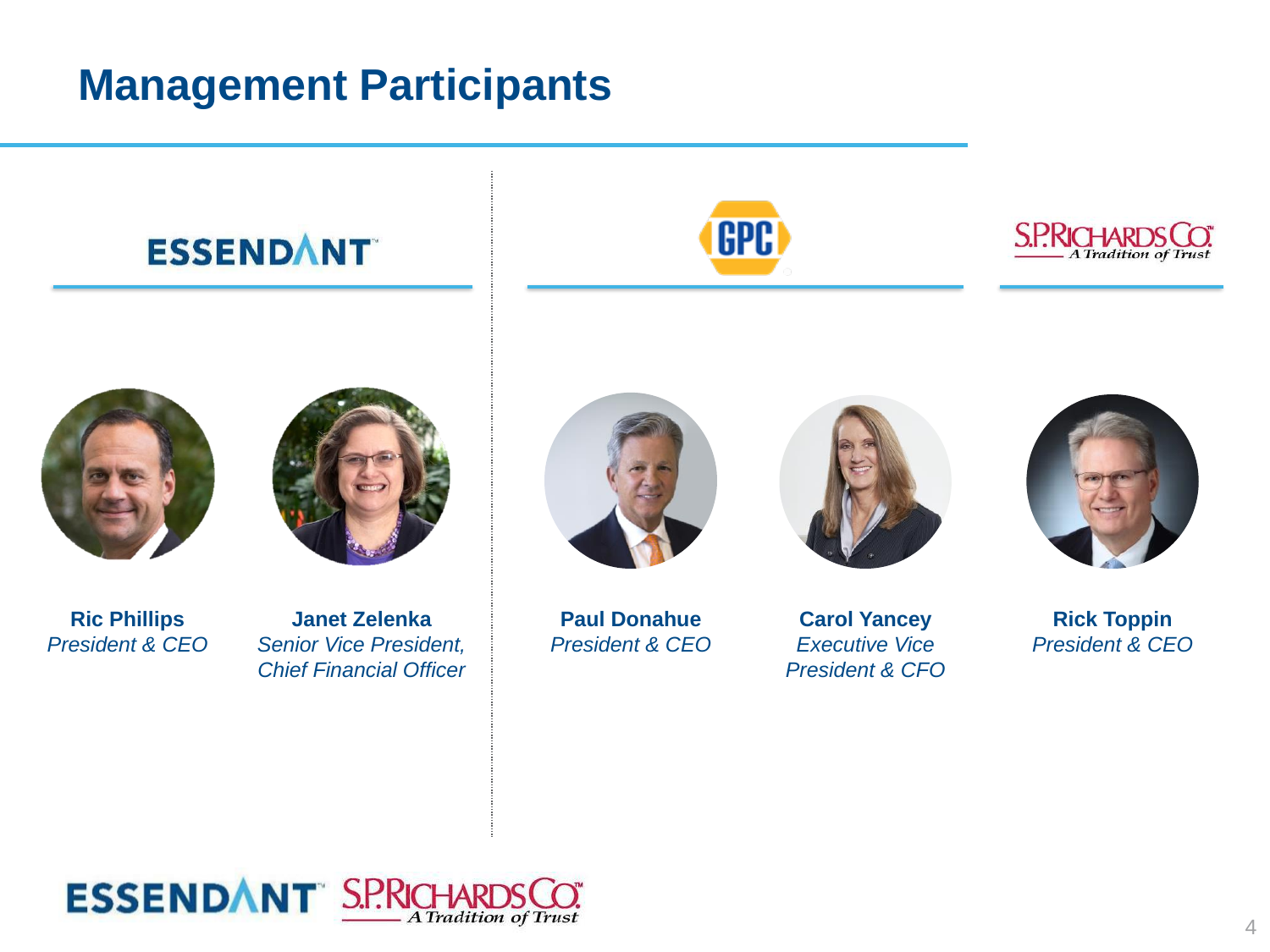### **Stronger, More Competitive Business Products Distributor**

#### *Creates a Combined Company with an Enhanced Ability to Serve Customers Through Improved Scale and Expanded Service Capabilities*

- Greater resources to support and partner with the independent dealer channel and other resellers
- Optimized product assortment of branded and private label products across a broad set of categories
- Enhanced capabilities to develop and offer innovative solutions to our customers
- Consolidated distribution network with greater efficiencies throughout the entire supply chain
- Stronger financial profile with compelling value creation opportunities

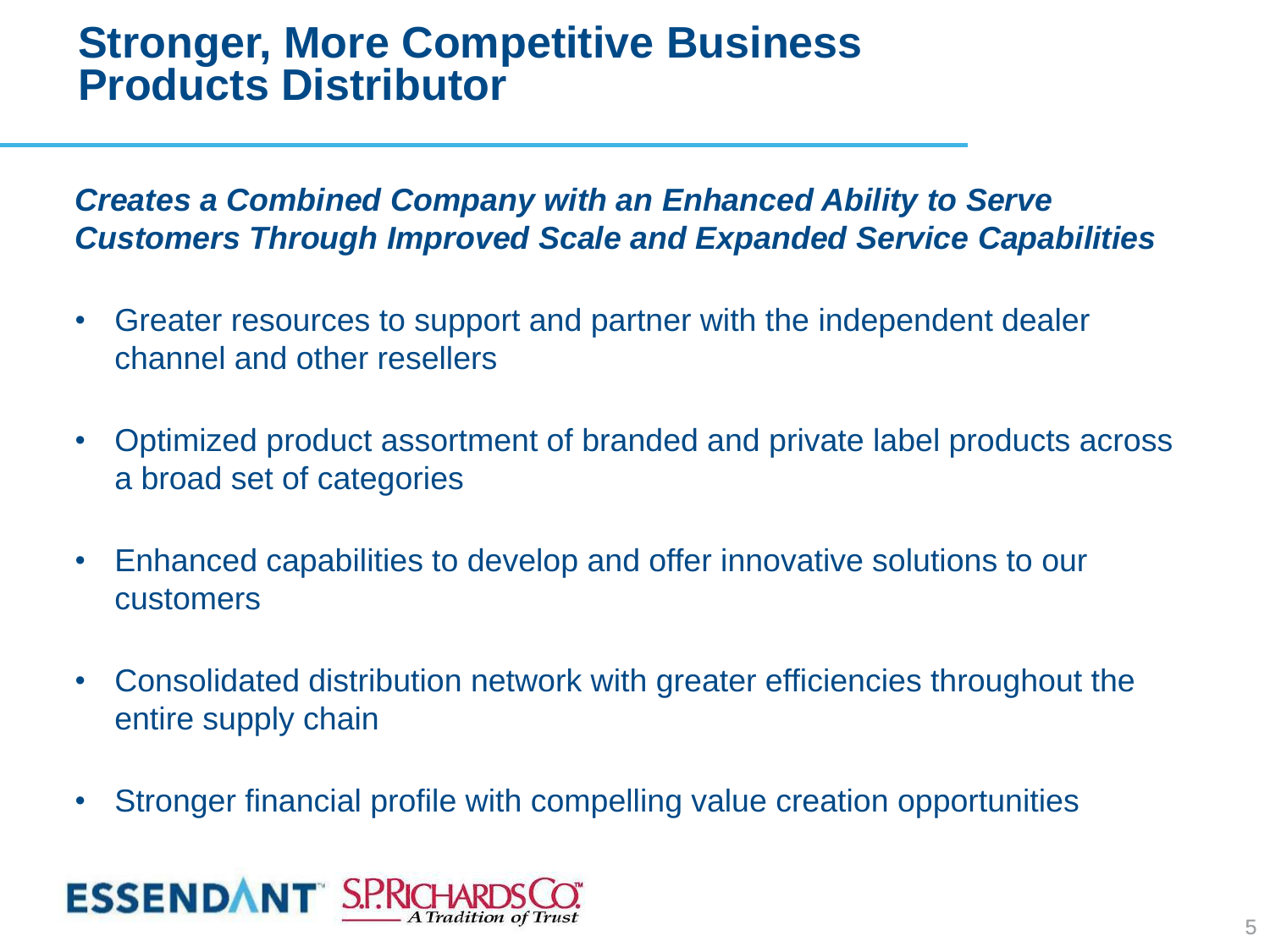#### **Transaction Creates Value for Both Companies' Shareholders**

| • Pro forma financial profile:<br>$-$ ~\$7B net sales<br><b>Scale</b><br>$-$ ~\$300M+ adj. EBITDA including run-rate cost synergies |
|-------------------------------------------------------------------------------------------------------------------------------------|
|-------------------------------------------------------------------------------------------------------------------------------------|

- \$75M+ of annual run-rate cost synergies
	- \$100M+ in working capital improvements

#### Balance Sheet & Liquidity

**Synergies** 

- Stronger balance sheet with substantial liquidity
- Reduced leverage profile (including synergies)

New Essendant ownership will be composed of 49% existing Essendant shareholders and 51% existing GPC shareholders

# **ESSENDANT**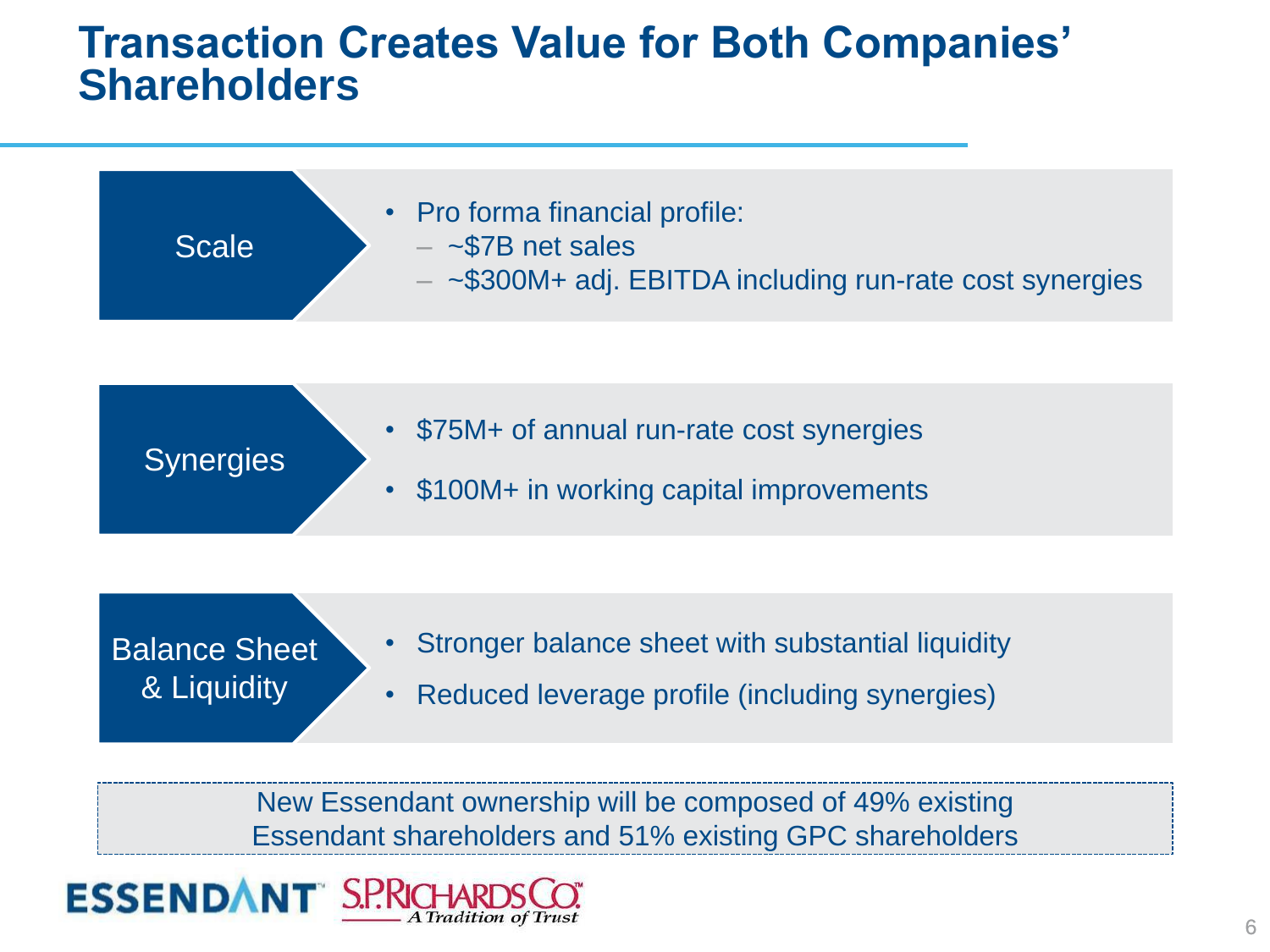### **Combination Creates a Stronger Platform with the Resources to Support and Invest in Our Customers**

# **ESSENDANT**

- Wholesale distributor of janitorial, foodservice and breakroom supplies, office products, technology products, automotive & industrial products, and office furniture
- Distributes ~170,000 products through 29,000 resellers
- North American network of 66 distribution centers





- Wholesale distributor of facility, breakroom and safety supplies, general business products, business technology products and office furniture
- Distributes ~98,000 products through 9,700 resellers
- North American network of 54 distribution centers



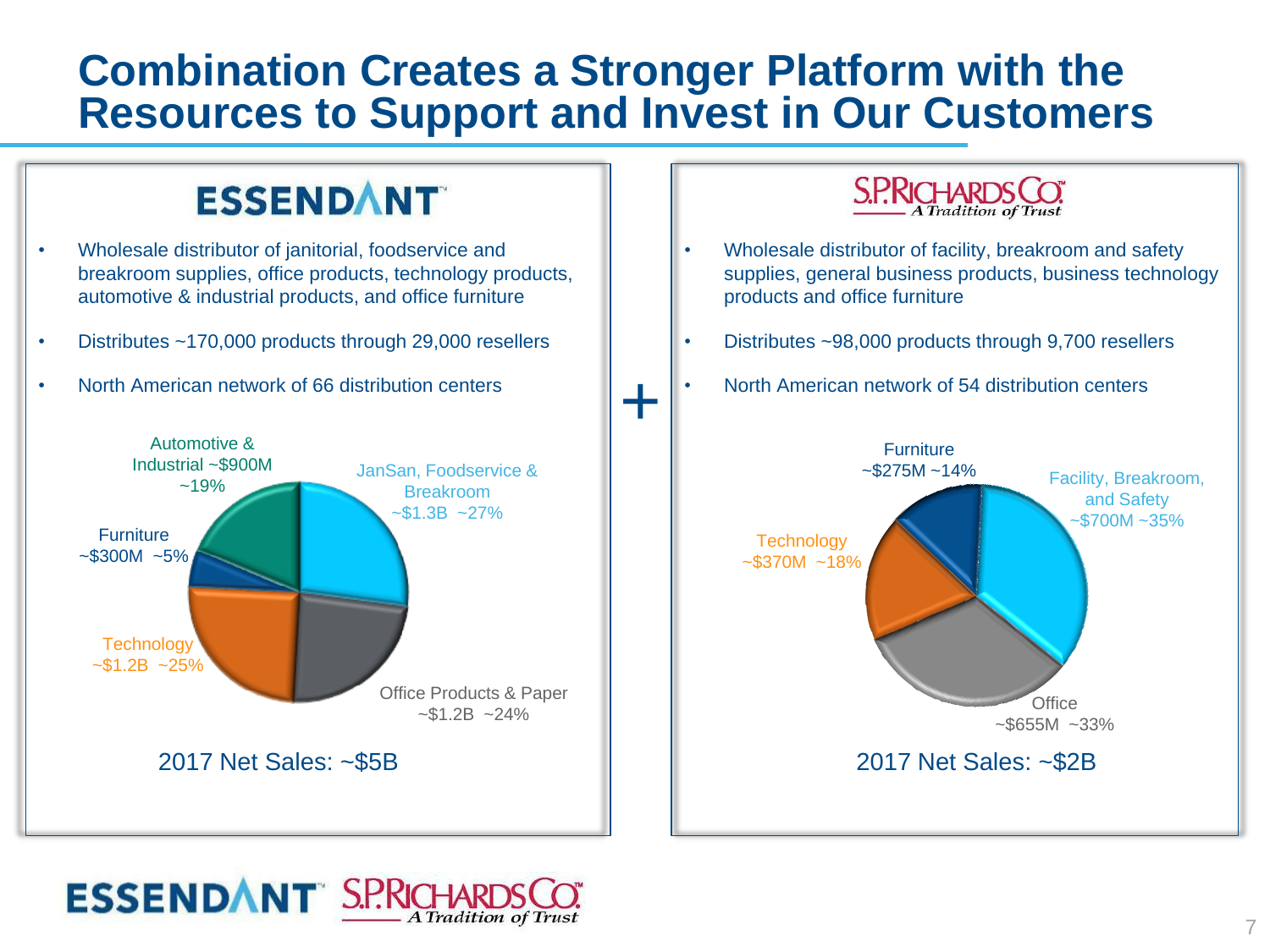# **Significant Benefits to GPC Shareholders**

#### *Result of Comprehensive Efforts to Maximize Value for S.P. Richards*

- **Participate in long term potential of combined Company through 51% ownership**
	- Significant cost and working capital synergies
	- Enhanced ability to compete in intensely competitive \$100B business products space
	- Greater ability to support customers via broader product selection, greater value-added services and a more efficient distribution network
	- Strengthens management focus and capital allocation priorities
- **Represents key step in execution of GPC's long term strategy**
	- Strengthens focus on core, larger global automotive and industrial businesses
	- Provides ~\$347M one-time special cash payments to be utilized as part of GPC's disciplined capital allocation strategy





*Transaction provides S.P. Richards a combination with a partner singularly focused on the business products distribution market*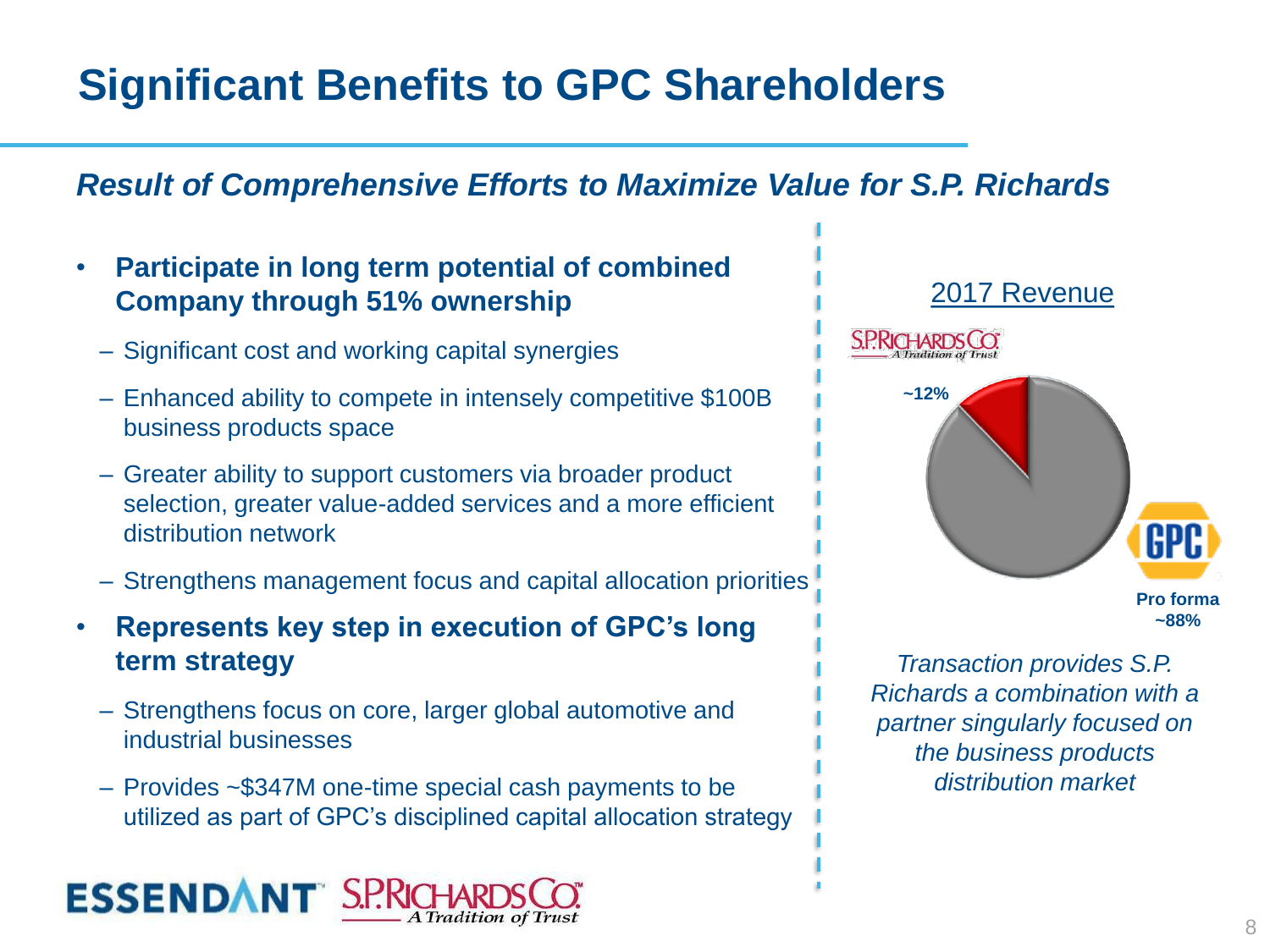#### **Better Positions Essendant in the Evolving Business Products Marketplace**

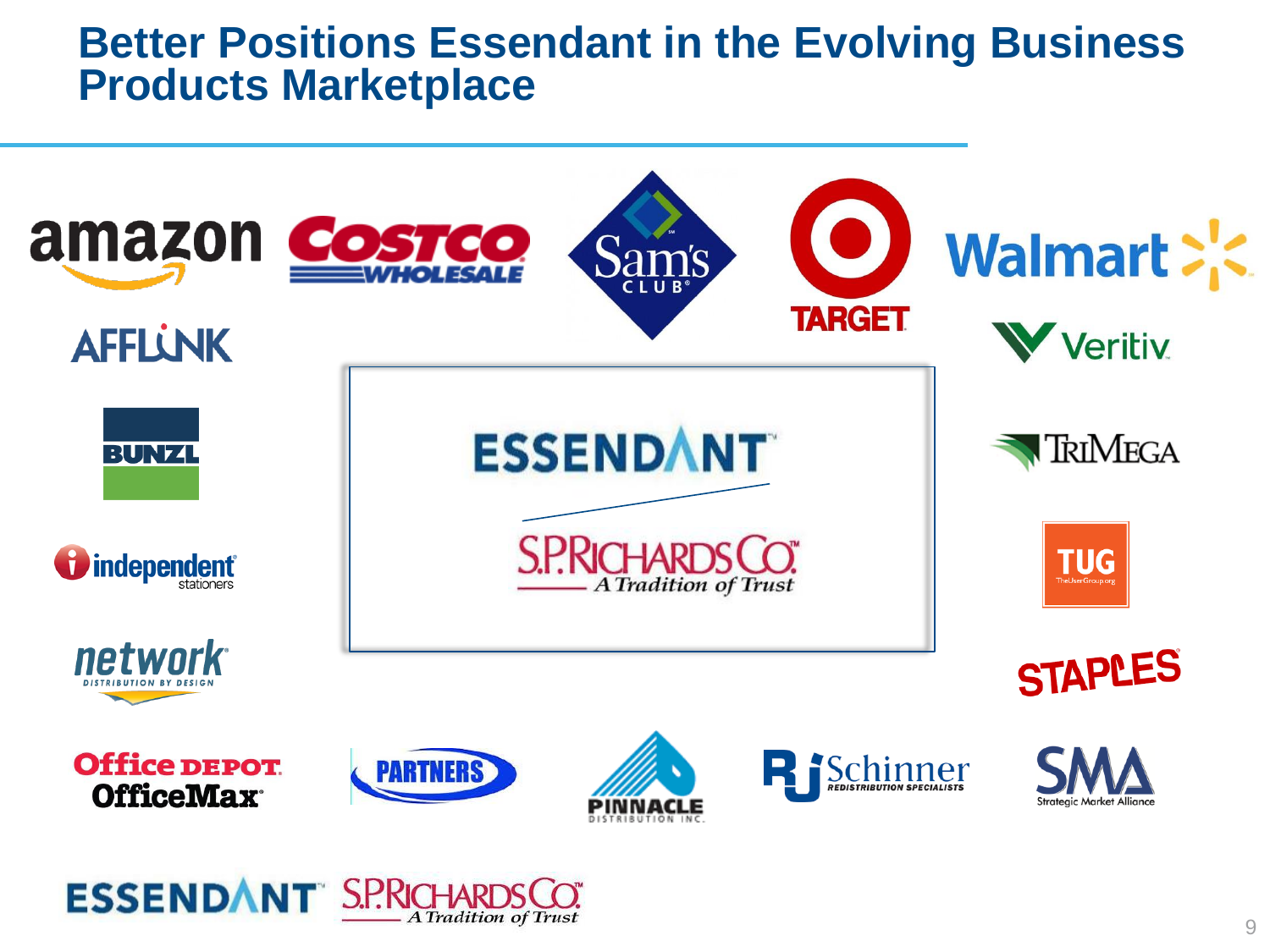# **Transaction Further Enhances Essendant's Strategy**

Improve efficiency across the distribution network and reduce the cost base

- Enhances efforts to optimize the supply chain and realize \$50M+ in previously announced cost savings
- Creates an additional \$75M+ in run-rate cost synergies, and \$100M+ in working capital synergies

Accelerate sales performance in key channels where we are positioned to grow

- Provides greater resources to support our customers
- Produces access to broader product portfolio and additional customers

Advance supplier partnerships that leverage Essendant's network and capabilities

- Enhances supplier partnerships through better operational efficiencies
- Expands customer reach benefitting suppliers, customers and the **Company**
- Creates operational efficiencies from dealing with one, stronger partner

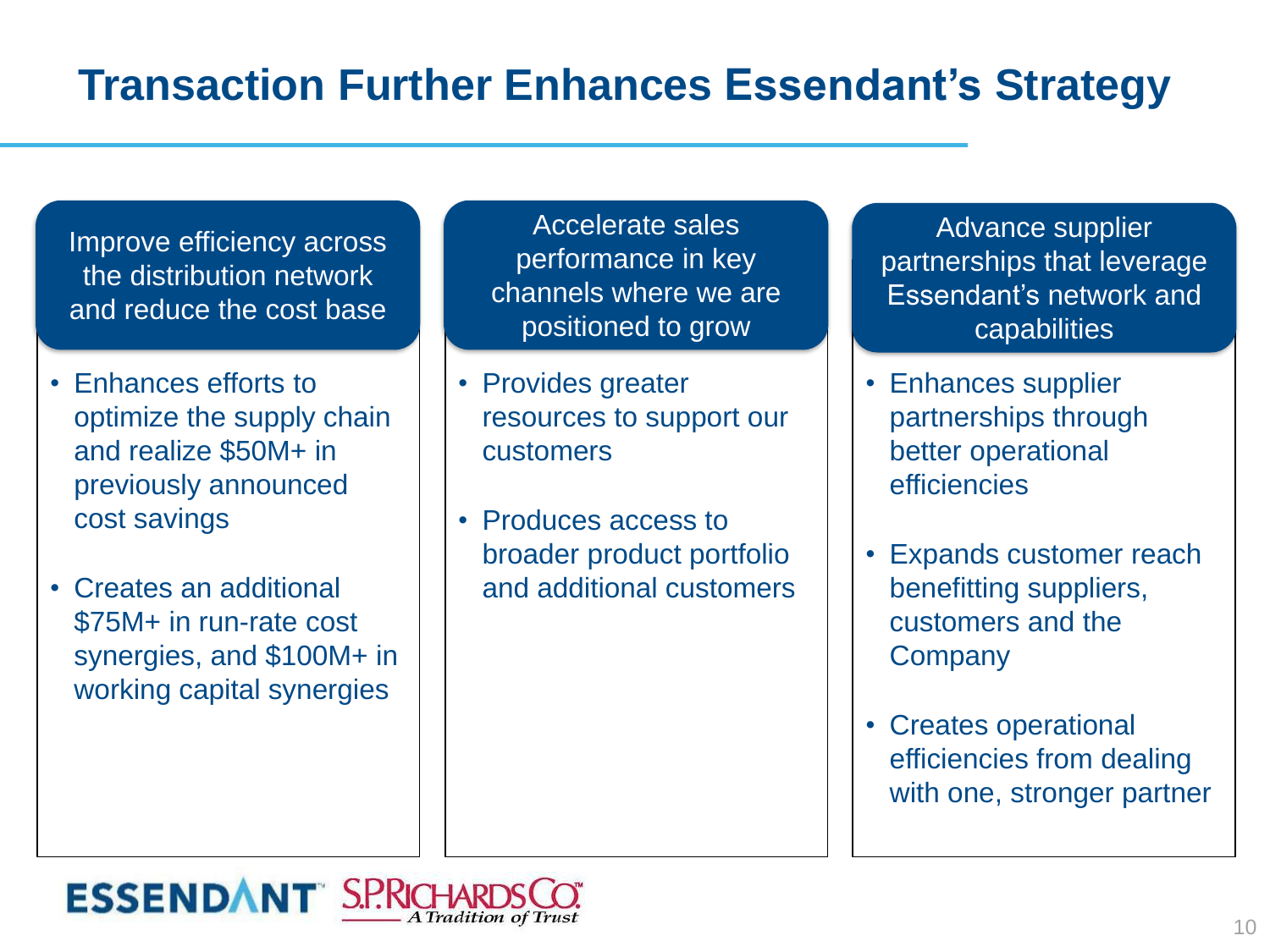# **Transaction Details**

| <b>Summary</b><br><b>Transaction</b><br><b>Structure</b> | Essendant to combine with GPC's Business Products business ("S.P. Richards") via a Reverse Morris Trust<br>$\bullet$<br>structure that is expected to be tax-free to shareholders of GPC and Essendant<br>Transaction implies a valuation of S.P. Richards of approximately ~\$680M, equal to ~\$347M one-time special<br>$\bullet$<br>cash payments to GPC plus the value of the Essendant shares to be issued at closing<br>Pro forma ownership: ~49.0% existing Essendant shareholders / ~51.0% existing GPC shareholders<br>$\bullet$<br>Combined company to be named Essendant (Nasdaq: ESND) with headquarters maintained in Deerfield, IL<br>and Atlanta, GA<br>\$1.4B committed asset based financing to fund the one-time cash payments to GPC and to refinance<br>$\bullet$<br>Essendant's existing debt in connection with the transaction |                                                 |                                                                                                                                                                                                |  |
|----------------------------------------------------------|-------------------------------------------------------------------------------------------------------------------------------------------------------------------------------------------------------------------------------------------------------------------------------------------------------------------------------------------------------------------------------------------------------------------------------------------------------------------------------------------------------------------------------------------------------------------------------------------------------------------------------------------------------------------------------------------------------------------------------------------------------------------------------------------------------------------------------------------------------|-------------------------------------------------|------------------------------------------------------------------------------------------------------------------------------------------------------------------------------------------------|--|
| <b>Management</b><br>and Board of<br><b>Directors</b>    | <b>Management Team</b><br><b>Essendant</b><br><b>CEO: Ric Phillips</b><br><b>CFO: Janet Zelenka</b>                                                                                                                                                                                                                                                                                                                                                                                                                                                                                                                                                                                                                                                                                                                                                   | <b>S.P. Richards</b><br><b>COO: Rick Toppin</b> | <b>Board of Directors</b><br>4 Essendant Directors (including Chairman)<br>$\bullet$<br><b>4 GPC Directors</b><br>$\bullet$<br>• 4 Directors mutually agreed on by<br><b>Essendant and GPC</b> |  |
| <b>Approvals</b>                                         | Requires Essendant shareholder approval<br>$\bullet$<br>Subject to regulatory approval and customary closing conditions<br>Anticipated to close before the end of 2018<br>$\bullet$                                                                                                                                                                                                                                                                                                                                                                                                                                                                                                                                                                                                                                                                   |                                                 |                                                                                                                                                                                                |  |
| <b>ESSENDANT S.P.RI</b>                                  |                                                                                                                                                                                                                                                                                                                                                                                                                                                                                                                                                                                                                                                                                                                                                                                                                                                       |                                                 |                                                                                                                                                                                                |  |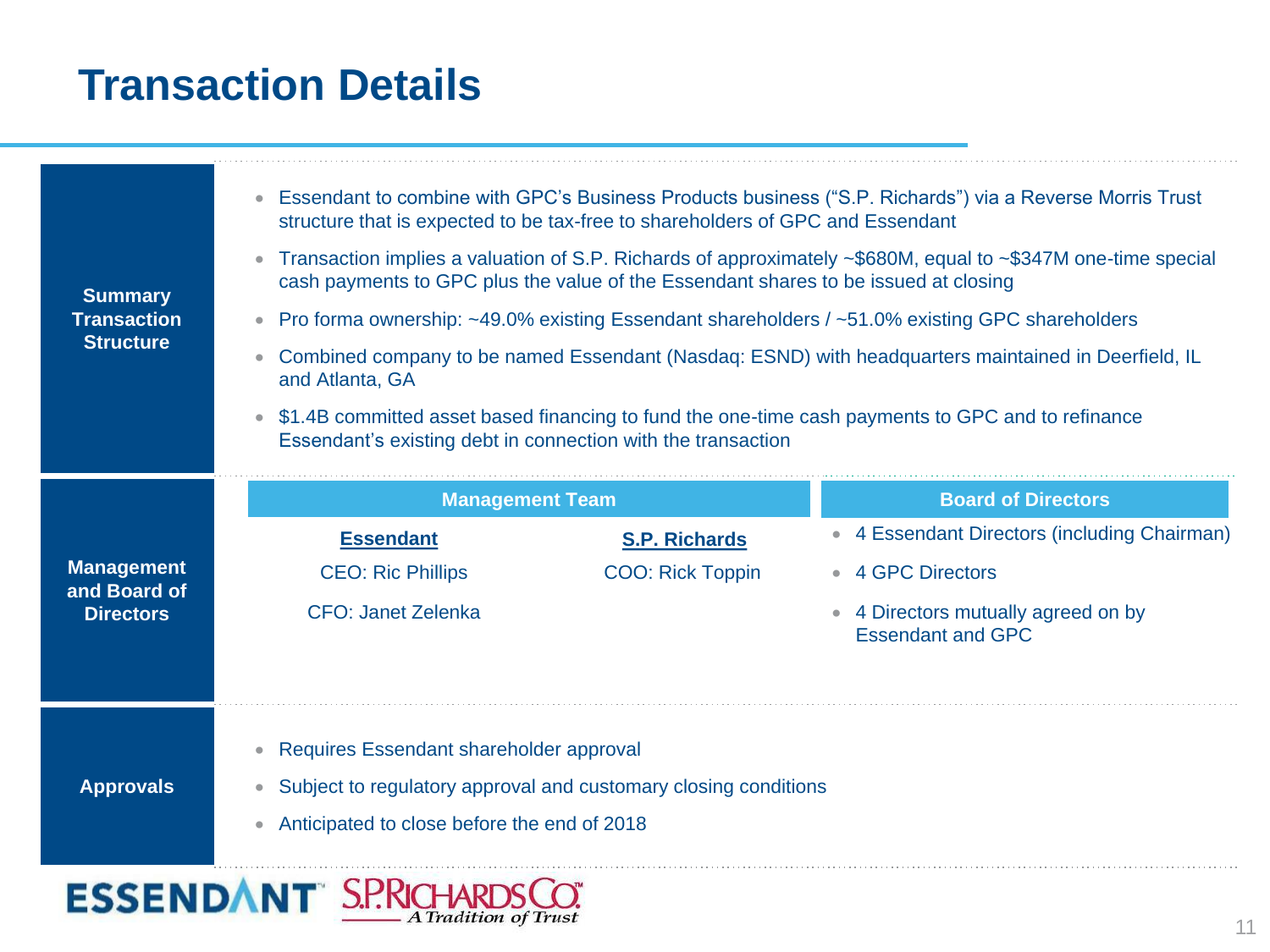### **Attractive Cost and Net Working Capital Synergy Opportunity**



- 90% of run-rate cost synergies expected to be realized by year 2
- Expected one-time cash costs of less than ~\$50M
- Clearly identified pathway to synergy realization
- Combined integration team to be established

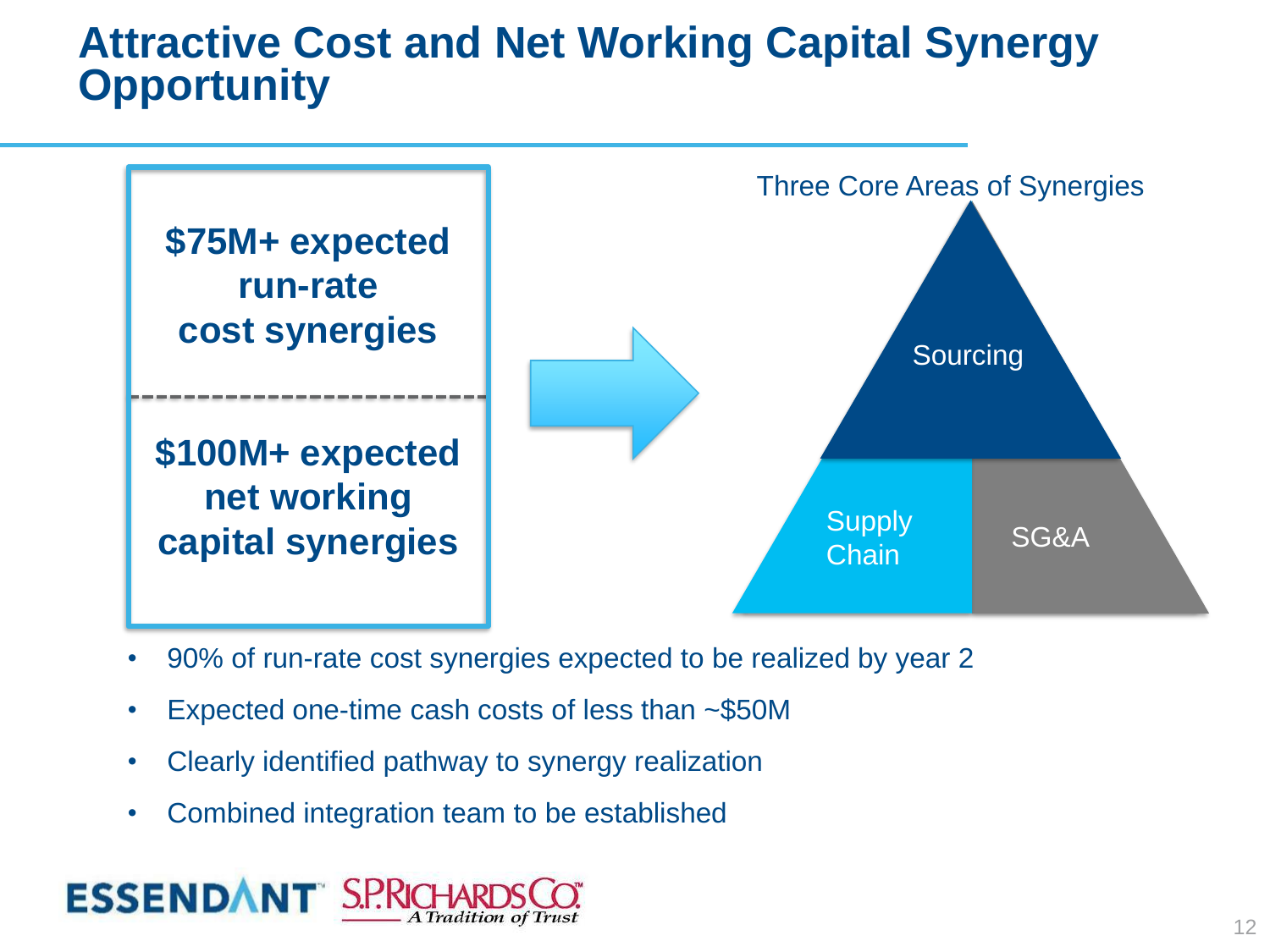# **Enhanced Financial Profile**

- Creates a \$7B pro forma company with significant scale
- Drives improved margin profile through cost savings and superior cash flow profile
- Delivers additional margin upside through achievement of run-rate cost synergies



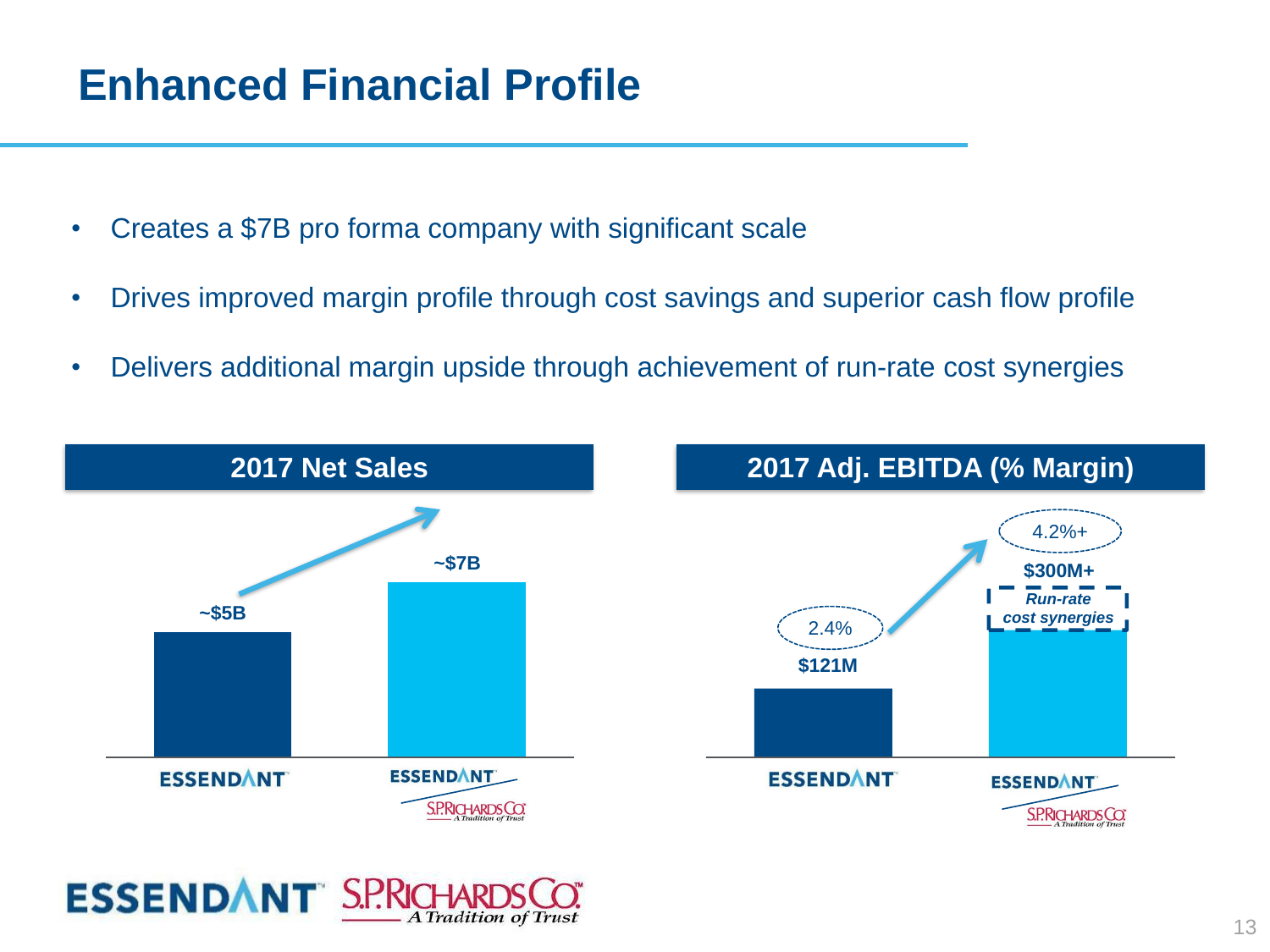# **Greater Balance Sheet Flexibility**

- Committed financing to fund S.P. Richards one-time special cash payments and refinance Essendant's outstanding debt in connection with the transaction
- Expected \$1.4B ABL facility under single credit agreement with terms similar to Essendant's existing agreement
- Pro forma liquidity of \$400M+ will provide ample flexibility to fund growth and integration initiatives
- No maintenance covenants provide significant flexibility
- Return of capital to shareholders through Essendant's ongoing quarterly dividend